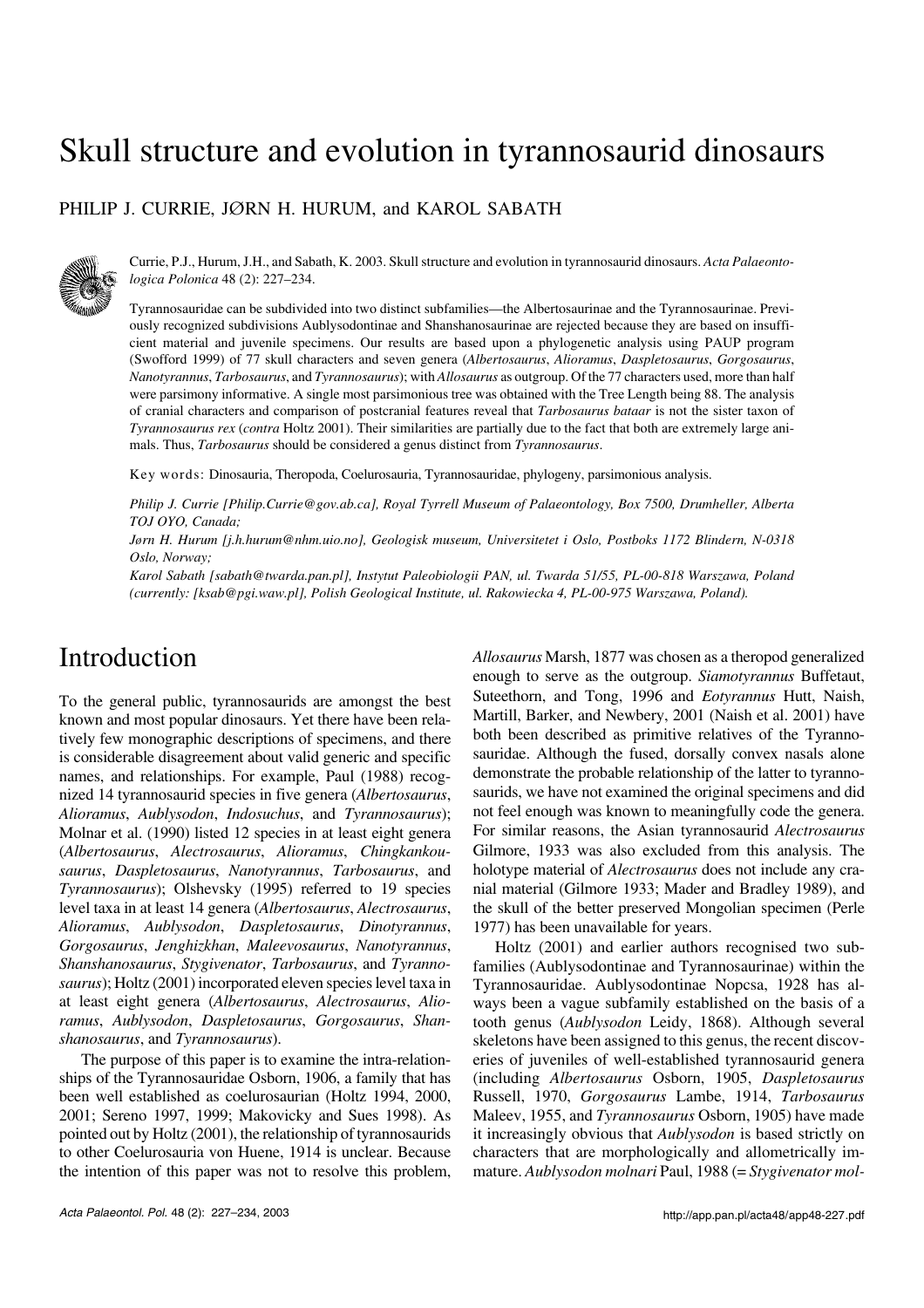*nari* Olshevsky, 1995) and *Albertosaurus megagracilis* Paul, 1988 (=*Dinotyrannus megagracilis* Olshevsky, 1995) are probably juveniles of *Tyrannosaurus rex* Osborn, 1905 (see Currie 2003). The Kirtland Shale aublysodontine (Lehman and Carpenter 1990) may be a juvenile *Daspletosaurus* (Holtz 2001). *Nanotyrannus* Bakker et al., 1988 was in− cluded in the Aublysodontinae by Sereno (1998), but most other authors recognize it as a tyrannosaurid that may even be congeneric with *Tyrannosaurus* (Carr 1999; Holtz 2001). *Alectrosaurus* has been placed in this subfamily because it has premaxillary teeth that lack denticles (Currie 2000), but if *Aublysodon* is congeneric with tyrannosaurine genera, then the lack of denticles cannot be used to define the subfamily Aublysodontinae. *Shanshanosaurus* Dong, 1977 has been variously assigned to its own family (Shanshanosauridae Dong, 1977), its own subfamily (Shanshanosaurinae), or to the Aublysodontinae (Paul 1988), but Currie and Dong (2001) suggested it is a tyrannosaurid that is possibly conge− neric with *Tarbosaurus*. In short, there is no reason at present to assume that the Aublysodontinae exists.

This paper is based mostly on recent studies of the skull anatomy of North American tyrannosaurids (Currie 2003), and of Asian tyrannosaurids (Hurum and Sabath 2003); more detailed anatomical data are given in these two papers.

Institutional abbreviations: AMNH, American Museum of Natural History; NMC, National Museum of Canada, Ot− tawa; PIN, Palaeontological Institute, Russian Academy of Sciences, Moscow; TMP, Royal Tyrrell Museum of Palae− ontology, Drumheller, Canada.

# Phylogenetic analysis

#### Selection of taxa and the problem of juvenile specimens

Atotal of seven tyrannosaurid genera are included in this analysis. *Albertosaurus*, *Alioramus*, *Daspletosaurus*, *Gorgo− saurus*, *Nanotyrannus*, *Tarbosaurus*, and *Tyrannosaurus*; with *Allosaurus* as outgroup. More than 200 original cata− logued specimens of *Albertosaurus*, *Daspletosaurus*, *Gorgosaurus*, *Tarbosaurus*, and *Tyrannosaurus* have been studied. Whenever possible, characters were coded from adult specimens. However, examination of the only known specimens of *Alioramus remotus* Kurzanov, 1976 and *Nano− tyrannus lancensis* indicate that both are clearly immature. Although some researchers (Carr 1999; Holtz 2001) believe that *Nanotyrannus* is congeneric with *Tyrannosaurus*, the high number of maxillary teeth suggests that it is distinct from *Tyrannosaurus rex* at the species or generic level (Cur− rie 2003). Differences from other tyrannosaurids that were clearly attributable to the immaturity of *Alioramus* and *Nanotyrannus* were coded as × in the data matrix (see Ap− pendix). For example, the maxillary fenestra of *Nano− tyrannus* is relatively small and should have been coded "0" for character 32. However, it is also evident that in *Daspleto− saurus* the maxillary fenestra is small in juveniles (TMP 94.143.1) but large in adults (NMC 8506, TMP 85.64.1). Because we do not know what the maxillary fenestra of an adult *Nanotyrannus* looks like, character 32 is coded with a ×. Some characters (such as character 40) were coded as seen in the only known specimens, are different in coding from *Tarbosaurus* and/or *Tyrannosaurus*, but may ultimately prove to also be age−related and therefore invalid.

#### **Characters**

The characters used in this analysis were mostly derived from the research done by Hurum and Sabath (2003), and Currie (2003). Work by earlier researchers (especially Rus− sell 1970; Carr 1999) provided a suitable framework for character selection, but the most relevant research is that of Holtz (1994, 2000, and especially 2001).

Holtz (2001) has done the most formal, phylogenetic anal− ysis of the intrafamily relationships of the Tyrannosauridae, although he considered it as preliminary. In this paper, many of his characters (Holtz 2001: appendix 7.1: 2, 3, 4, 15, 42, 48, 69, 70, 72, 74, 96, 103, 106, 108, 110) have been adopted. Others (9, 12, 56, 65, 66, 104+105, 109) have been modified to accommodate the different style of presentation, and the different suites of specimens and taxa. Some of the characters used by Holtz (6, 7, 13, 42, 47, 49–55, 57, 59, 62, 63, 68, 93, 99) were incorporated into this paper, but were completely re− worked or were included within character suites that bear little resemblance to his original wording.

Anumber of characters used by Holtz (2001) were not used in our data matrix. As this paper examines only cranial anatomy of tyrannosaurids, none of his postcranial charac− ters were included. His characters numbered 1, 40, 41, 43, 44, 46, 58, 61, 64, 76, and 77 are considered to be allometric (either within a growth series or between taxa in which there are absolute size differences at maturity). The relative size of the prefrontals (character 5 of Holtz 2001) could not be quan− tified in a meaningful way, and was therefore dropped from the analysis. Prominent muscular fossae (character 10) were not recognized on the dorsal surfaces of palatines, and there− fore the character was omitted pending further research. The angular is supposed to terminate posteriorly in front of the posterior surangular fenestra in *Tarbosaurus bataar* (Holtz 2001: character 73). However, this is not the case in the spec− imens examined by Hurum and Currie (2000). As stated above, *Aublysodon molnari* is considered as a juvenile of *Tyrannosaurus rex*, and Holtz's character 87 is probably an artefact of preservation. His character 90, hornlets on the na− sal surface, was not used because it is an autapomorphy for *Alioramus*. The prootic anterior expansion and position of the trigeminal foramen were also used to characterize *Alio− ramus* (Holtz's characters 91, 92), but it is not clear from the specimen (PIN 3141−1) that either of these characters are real (Currie 2003). Holtz (2001) described a postorbital and lacri− mal in contact with each other below the orbit in *Gorgo−*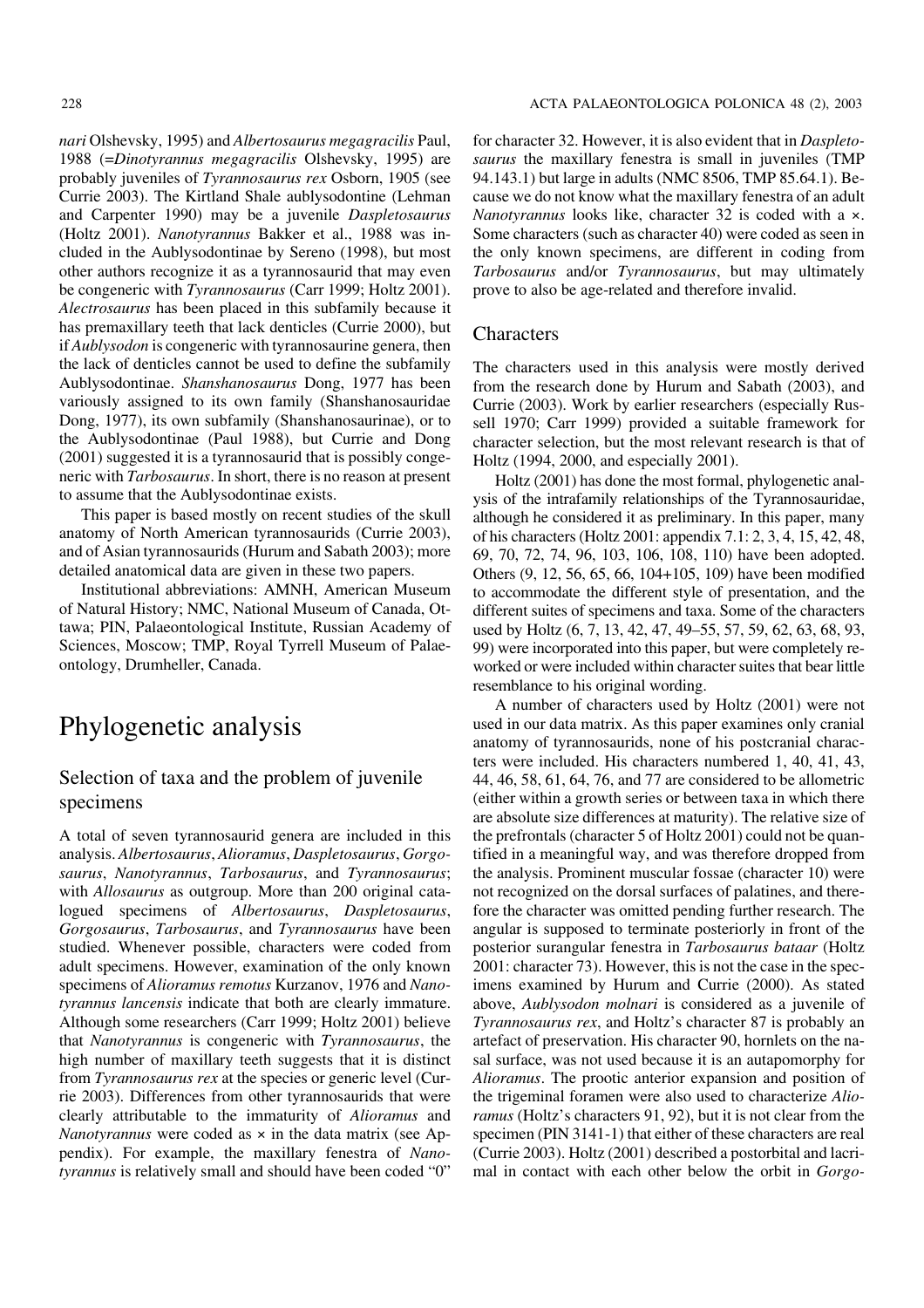*saurus libratus*, based on AMNH 5336 (Holtz 2001: charac− ter 94). This is, however, the only specimen that shows this feature. The postorbital does not show any pathological fea− tures, and the contact might be due to dorsoventral compres− sion. Nevertheless, it is not a general character for *Gorgo− saurus,* and therefore we have omitted it from the analysis. The anterior margin of the suborbital prong of the postorbital is highly variable in preservation, and using it as a character to define *Albertosaurus libratus* (Holtz 2001: character 95) cannot be confirmed at this time. Russell (1970) was the first to suggest that the premaxilla and nasal did not contact each other below the external naris in *Daspletosaurus* (Holtz 2001: character 98). However, re−examination of the holo− type (NMC 8506) shows that these delicate subnarial pro− cesses are broken, but that their sutures on the maxilla clearly show that they were in contact. Furthermore, the subnarial processes are preserved in other specimens of *Daspleto− saurus*, including TMP 94.143.1.

Tooth counts (Holtz 2001: characters 45, 75, 78) show no trends to indicate that they can resolve relationships in tyranno− saurids (Table 1), although they can help define individual taxa. Character 79 of Holtz (2001) was also omitted because tooth thickness is allometric and one expects small and juvenile tyrannosaurids to have ziphodont lateral teeth (Fig. 1).

Table 1. Tooth counts/alveoli in tyrannosaurids and *Allosaurus*.

|                    | premaxillary<br>teeth | maxillary<br>teeth | dentary<br>teeth |
|--------------------|-----------------------|--------------------|------------------|
| Allosaurus         | 5                     | $15 - 16$          | $17 - 18$        |
| Albertosaurus      | 4                     | 14                 | $13 - 15$        |
| Alioramus          |                       | 16                 | 18               |
| Daspletosaurus     |                       | $13 - 17$          | $16 - 17$        |
| Gorgosaurus        |                       | $13 - 15$          | $15 - 17$        |
| Nanotyrannus       |                       | 14                 |                  |
| <b>Tarbosaurus</b> |                       | $12 - 13$          | $14 - 15$        |
| Tyrannosaurus      |                       | $11 - 12$          | $12 - 14$        |

Character 97 (interlocking premaxillae) refers to *Das− pletosaurus torosus*, but only to a single individual (NMC 8506), which also has interlocking dentaries. This is proba− bly an old individual, and the character is probably atypical for the genus. Another *Daspletosaurus torosus* specimen (TMP 2001.36.1) is almost as large (the maxillary tooth row of NMC 8506 is 530 mm long, whereas that of TMP 2001.36.1 is 525 mm in length), but does not show the same interlocking of the premaxillae. Pending further recovery of specimens, these characters are not being considered as autapomorphic for *Daspletosaurus*. Another premaxillary character (Holtz 2001: character 107) was used to distinguish *Tyrannosaurus* from other tyrannosaurids. However, the de− gree to which premaxillary teeth are pressed against each other is variable. Asmall specimen of *Daspletosaurus* (TMP 94.143.1) has teeth that are tightly packed in the premaxilla, whereas a large specimen of the same genus (NMC 8506) has widely separated premaxillary teeth. This suggests that the appression of premaxillary teeth may be ontogenetically



Fig. 1. Maxillary and dentary teeth of various theropods, showing the rela− tionship between the fore−aft base length and the labiolingual base width. Graph shows that tyrannosaurids tend to have thicker teeth than most theropods other than spinosaurids. However, it also demonstrates that tooth thickness in tyrannosaurids is allometrically controlled. Small (young) tyrannosaurids have teeth that are indistinguishable in thickness from those of most other theropods.

controlled, although it may also indicate individual variation amongst an unknown number of tyrannosaurid taxa.

Finally, we did not feel confident in recognizing the dis− tribution and/or utility of several features (Holtz 2001:char− acters 11, 60, 67, 71) mostly because of variation in preserva− tion or lack of sufficient specimens.

#### Results

PAUP 4.0b6 (Swofford 1999) was used to produce a single, most parsimonious tree using the Exhaustive Search option. Of the 77 characters used in this analysis, 41 are parsimony informative. All of the multistate characters are unordered and given equal weight. The Tree Length is 88, the consis− tency index is 0.93, the homoplasy index is .07, the retention index is 0.90, and the rescaled consistency index is 0.84.

Although Aublysodontinae does not exist, there is a clear division of the Tyrannosauridae into at least two clades. The taxon Tyrannosaurinae has been in existence for a long time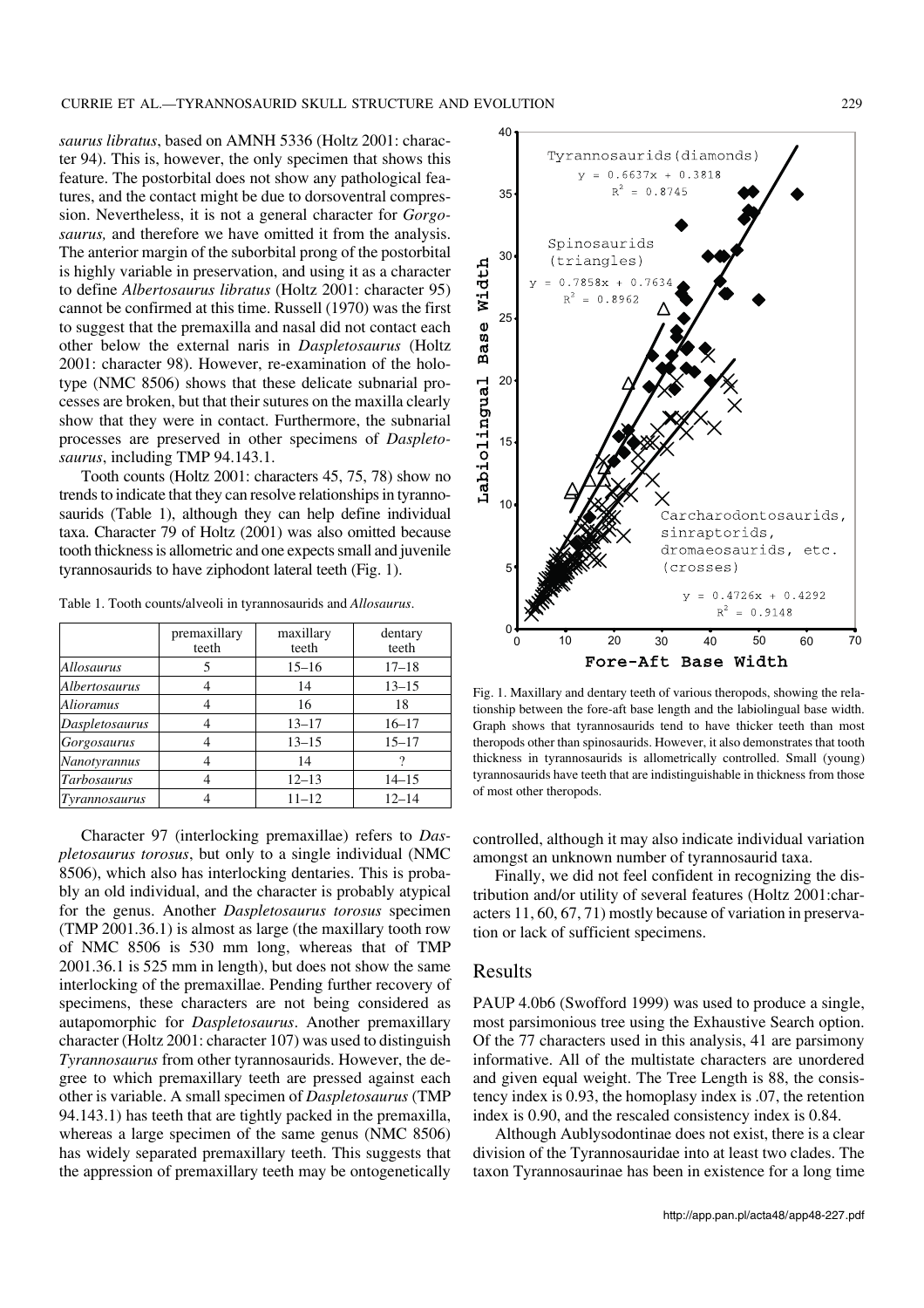

Fig. 2. Cladogram of the 77 characters and 8 taxa used in this analysis. The tree length is 88, the consistency index is 0.93, the homoplasy index is .07, the retention index is 0.90, and the rescaled consistency index is 0.84.

(Osborn 1906), but its definition and composition has been highly variable (Holtz 2001). *Albertosaurus* and *Gorgo− saurus* are often considered to be congeneric (Russell 1970), but clearly represent distinct species (Currie 2003). Holtz (2001) and Currie (2003) have maintained the original ge− neric names for the two species because there are as many or more differences between these animals as there are between tyrannosaurine genera. These taxa (*Albertosaurus sarcopha− gus* and *Gorgosaurus libratus*) are distinct in 6 characters from a clade composed of *Alioramus*, *Daspletosaurus*, *Nanotyrannus, Tarbosaurus, and Tyrannosaurus. A new* subfamily, here termed the Albertosaurinae, can be defined to include all tyrannosaurids closer to *Albertosaurus* than *Tyrannosaurus*. The Tyrannosaurinae would then include all taxa closer to *Tyrannosaurus* than *Albertosaurus*.

Tyrannosauridae are united by 30 cranial synapomorphies (1, 2, 3, 4, 5, 7, 8, 10, 11, 12, 15, 34, 41, 42, 44(1), 45(1), 46, 54, 56(1), 57, 64, 66, 68, 69, 71, 73, 75, 76 plus two of ques− tionable use in a wider analysis: 55,70). Holtz (2001) also pro− posed 24 postcranial synapomorphies (16–39 in Holtz 2001: appendix 7.1) for this clade.

Albertosaurines (*Albertosaurus* + *Gorgosaurus*) are the more primitive of the two subfamilies, but are united by 6 cranial synapomorphies (14, 19, 25, 30, 35, 56(2)). Currie (2003) also demonstrated that these were quantifiably more lightly built, longer legged, and probably faster animals than all known tyrannosaurines. *Albertosaurus* can be distin− guished from *Gorgosaurus* by scoring of characters number 6, 7, 8, 40, 63.

Tyrannosaurinae (*Alioramus*, *Daspletosaurus*, *Nano− tyrannus*, *Tarbosaurus*, and *Tyrannosaurus)* have the fol− lowing cranial synapomorphies: 9, 16, 18, 20, 21, 22, 23, 24, 27, 28, 31, 32, 39, 44(2), 45(2), 48, 60, 74, 77.

Asiatic Tyrannosaurinae (*Alioramus* and *Tarbosaurus*), informally used by Hurum and Sabath (2003), has only one synapomorphy in the skull 59(2). The current authors will undertake revisions of the postcranial skeleton of *Tarbosaurus*in the near future and describe the group formally.

#### Discussion

Phylogenetic analysis suggests that there are two major clades in the Tyrannosauridae, one characterized by *Albertosaurus*, and the other by *Tyrannosaurus*. Within the Tyrannosaurinae, *Daspletosaurus* shows a somewhat closer relationship to *Tarbosaurus* than *Tyrannosaurus*. Currie (in press) looked at allometry in tyrannosaurid skeletons, and observed that all genera have quantifiably longer arms than *Tarbosaurus*. This suggests that in this feature, *Tarbosaurus*is more derived than either *Daspletosaurus* or *Tyrannosaurus*. In turn, it indicates that *Tarbosaurus* is unlikely to be ancestral to either of the North American genera. Our analysis does not corroborate the close (sister taxon or congeneric) relationship between *Tyrannosaurus* and *Tarbosaurus* suggested by other workers (e.g., Paul 1988; Carr 1999; Holtz 2001).

#### Cranial kinesis in Tyrannosauridae

The new material (permitting detailed skull comparisons of a Mongolian *T. bataar* ZPAL MgD−I/4 with the North Ameri− can *T. rex* "Stan" BHI−3033) allowed Hurum and Sabath (2003) to tentatively divide tyrannosaurines into North American and Asiatic groups on the basis of how the dorsal joints of the skull handled dorsally directed forces through the maxilla during biting (Hurum and Sabath 2003). The lack of a lacrimal process of the nasal is probably an apomorphy of Asiatic Tyrannosaurinae.

In theropods, the plesiomorphic character, presence of the nasal lacrimal process, is retained in diverse groups, (*Allo− saurus*, *Carnotaurus*, *Ceratosaurus, Sinraptor*, Alberto− saurinae, and *Tyrannosaurus*). The most derived lacrimal pro− cess is seen in *Tyrannosaurus* where the biting forces are di− rected only from the maxilla to the nasal, and from the nasal into the lacrimal. The posterodorsal end of the maxilla meeting the lacrimal is thin and laterally compressed and does not con− tribute to the handling of impact stress. In *Allosaurus*the main stress distribution in the skull during maximum impact is di−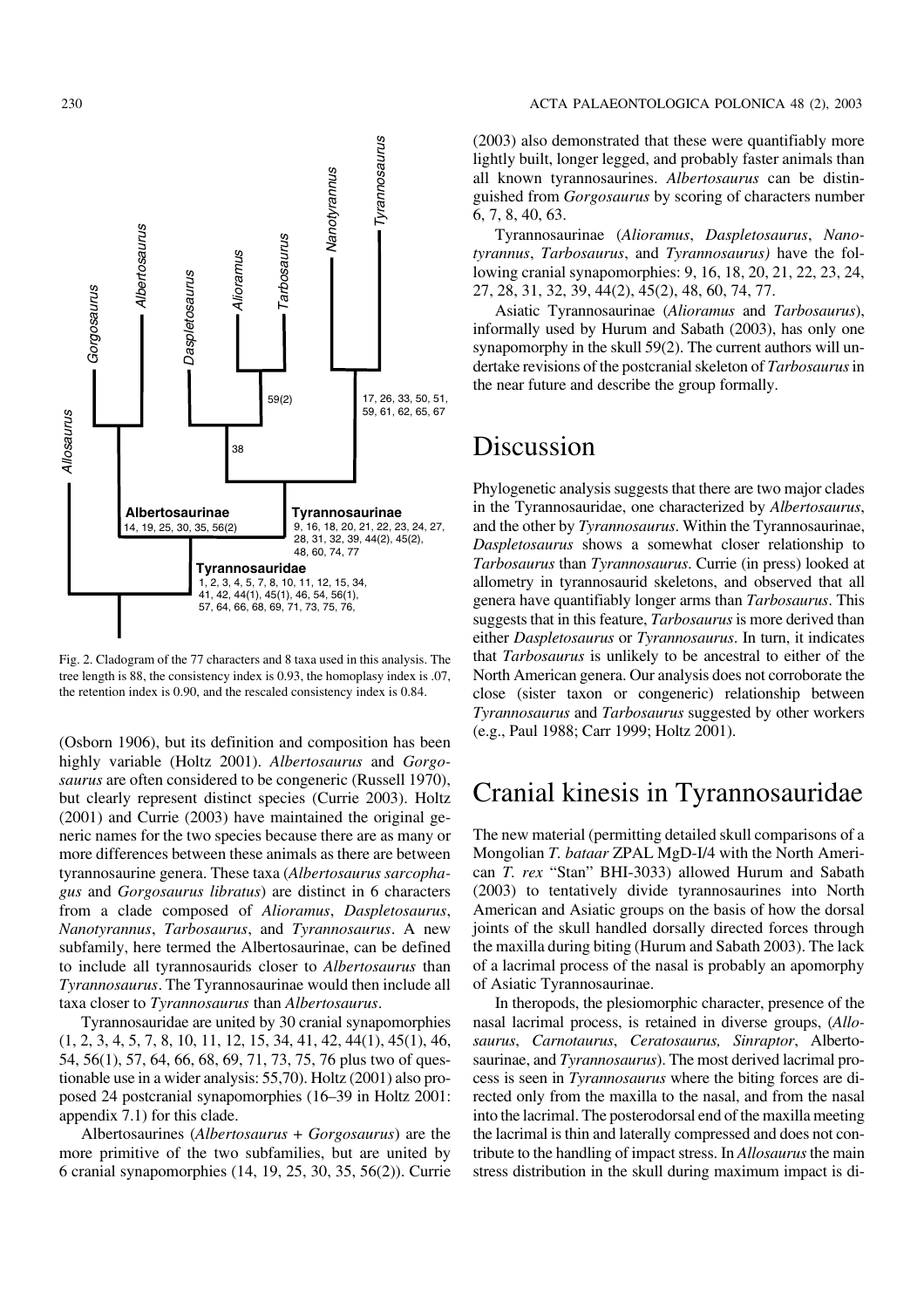rectly between the maxilla and lacrimal, but the maxilla−na− sal−lacrimal contact is also present (Rayfield et al. 2001). The primitive double skull articulation in allosaurids provides in− formation on the plesiomorphic condition of an ancestor to both North American and Asiatic tyrannosaurines. Both artic− ulations were present in a common ancestor and the two dif− ferent articulations were improved separately. New specimens of *Daspletosaurus* (Currie 2003) show a transformation series in this respect. The lacrimal process of the nasal is present in juveniles, when there are no transverse ridges in the suture be− tween maxilla and nasal, while the process is lost in mature an− imals, when the transverse ridges are developed. In *Tarbo− saurus*, it is also lost in juveniles.

Observing the sutures and joints between the skull bones involved suggests that two fundamentally different mecha− nisms developed in tyrannosaurines for handling the stresses resulting from the powerful bite forces. *Daspletosaurus* seems to have been experimenting with both solutions, and appears to be close to the plesiomorphic condition that would have existed in the common ancestor of both *Tarbosaurus* and *Tyrannosaurus*.

#### Conclusions

There is no justification for maintaining the tyrannosaurid subfamilies Aublysodontinae and Shanshanosaurinae. Both were set up to include taxa that are now recognized as juve− nile tyrannosaurines, and neither subfamily name has prior− ity over Tyrannosaurinae. Nevertheless, Tyrannosauridae can be subdivided into two distinct subfamilies, here referred to as the Albertosaurinae and the Tyrannosaurinae.

The Albertosaurinae includes two monotypic genera: *Albertosaurus sarcophagus* and *Gorgosaurus libratus*. Tyrannosaurinae is presently made up of three species of *Daspletosaurus* (*D. torosus* and two undescribed species, see Currie 2003), plus *Alioramus remotus*, *Nanotyrannus lan− censis*, *Tarbosaurus bataar*, and *Tyrannosaurus rex*. Until the cranial material of *Alectrosaurus olseni* can be studied in more detail, this species cannot be assigned to either subfamily.

*Tarbosaurus bataar* is not a direct ancestor of *Tyranno− saurus rex*. This is based on the phylogenetical analysis of cranial characters, as well as the discussed postcranial fea− tures, and differences in cranial kinesis. Similarities exist partially because both are extremely large animals. *Tarbo− saurus* should be considered a genus distinct from *Tyranno− saurus*, and closer to other Asiatic tyrannosaurines.

### Acknowledgements

We are grateful to the reviewers of this paper Thomas R. Holtz (Univer− sity of Maryland) and Halszka Osmólska (Institute of Palaeobiology, Polish Academy of Sciences) for their helpful comments. Our research on tyrannosaurids was supported by the Royal Tyrrell Museum of Palaeontology, the Natural Sciences and Enginering Research Council of Canada grant 203091–98 (to PJC), Norwegian Research Council grant no. 122898/410 (to JHH) and Polish Committee for Scientific Re− searches (KBN) grant no. 407259101 (to Halszka Osmólska and KS).

# References

- Bakker, R.T., Williams, M., and Currie, P.J. 1988. *Nanotyrannus*, a new ge− nus of pygmy tyrannosaur, from the latest Cretaceous of Montana. *Hunteria* 1 (5): 1–30.
- Buffetaut, E., Suteethorn, V., and Tong, H. 1996. The earliest known tyran− nosaur from the Lower Cretaceous of Thailand.*Nature* 381: 689–691.
- Carr, T.D. 1999. Craniofacial ontogeny in Tyrannosauridae (Dinosauria, Coelurosauria). *Journal of Vertebrate Paleontology* 19: 497–520.
- Currie, P.J. 2000. Theropods from the Cretaceous of Mongolia. *In*: M.J. Benton, M.A. Shishkin, D.M. Unwin, and E.N. Kurochkin (eds.), *The Age of Dinosaurs in Russia and Mongolia*, 434–455. Cambridge Uni− versity Press, Cambridge.
- Currie, P.J. 2003. Cranial anatomy of tyrannosaurid dinosaurs from the Late Cretaceous of Alberta, Canada. *Acta Palaeontologica Polonica* 48: 191–226.
- Currie, P.J. (in press). Allometric growth in tyrannosaurids (Dinosauria: Theropoda) from the Upper Cretaceous of North America and Asia.*Ca− nadian Journal of Earth Sciences.*
- Currie, P.J., and Dong Z.−M. 2001. New information on *Shanshanosaurus huoyanshanensis*, a juvenile tyrannosaurid (Theropoda, Dinosauria) from the Late Cretaceous of China.*Canadian Journal of Earth Sciences* 38: 1729–1737.
- Gilmore, C.W. 1933. On the dinosaurian fauna of the Iren Dabasu Forma− tion. *American Museum of Natural History, Bulletin* 67: 23–78.
- Holtz, T.R., Jr. 1994 The phylogenetic position of the Tyrannosauridae: impli− cation for theropod systematics. *Journal of Paleontology* 68: 1100–1117.
- Holtz, T.R., Jr. 2000. Anew phylogeny of the carnivorous dinosaurs. *Gaia*  $15: 5–62.$
- Holtz, T.R., Jr. 2001. The phylogeny and taxonomy of the Tyrannosauridae. *In*: D.H. Tanke and K. Carpenter (eds.), *Mesozoic Vertebrate Life*, 64–83. Indiana University Press, Bloomington.
- Huene, F. von, 1914. Das natürliche System der Saurischia. *Zentralblatt für Mineralogie, Geologie und Paläontologie B* 1914: 154–158.
- Hurum, J.H. and P.J. Currie, 2000. The crushing bite of tyrannosaurids. *Journal of Vertebrate Paleontology* 20: 619–621.
- Hurum, J.H. and Sabath, K. 2003. Giant theropod dinosaurs from Asia and North America: The skulls of *Tarbosaurus baatar* and *Tyrannosaurus rex* compared. *Acta Palaeontologica Polonica* 48: 161–190.
- Hutt, S., Naish, D.M., Martill, D.M., Barker, M.J., and Newbery, P. 2001. A preliminary account of a new tyrannosauroid theropod from the Wessex Formation (Early Cretaceous) of southern England. *Cretaceous Re− search* 22: 227–242.
- Kurzanov, S.M. 1976. New carnosaur from the Late Cretaceous of Nogon− Tsav, Mongolia [in Russian]. *Sovmestnaâ Sovetsko−Mongol'skaâ Paleon− tologičeskaâ Ekspediciâ, Trudy* 3: 93–104, 360.
- Lambe, L.M. 1914. On a new genus and species of carnivorous dinosaur from the Belly River Formation of Alberta with a description of the skull of *Stephanosaurus marginatus*from the same horizon. *Ottawa Natural− ist* 28: 13–20.
- Lehman, T.M. and Carpenter, K. 1990. A partial skeleton of the tyrannosaurid dinosaur *Aublysodon* from the Upper Cretaceous of New Mex− ico. *Journal of Paleontology* 64: 1026–1032.
- Leidy, J. 1868. Remarks on a jaw fragment of *Megalosaurus*. *Proceedings Academy of Natural Science Philadelphia* 20: 197–200.
- Mader, B.J. and Bradley, R.L. 1989. A redescription and revised diagnosis of the syntypes of the Mongolian tyrannosaur *Alectrosaurus olseni. Journal of Vertebrate Paleontology* 9: 41–55.
- Makovicky P.J. and Sues, H.−D. 1998. Anatomy and phylogenetic relation− ship of the theropod dinosaur *Microvenator celer*from the Lower Creta− ceous of Montana. *American Museum Novitates* 3240: 1–27.
- Maleev, E.A. 1955. Gigantic carnivorous dinosaurs of Mongolia [in Rus− sian]. *Doklady Akademii Nauk SSSR* 104: 634–637; 779–782.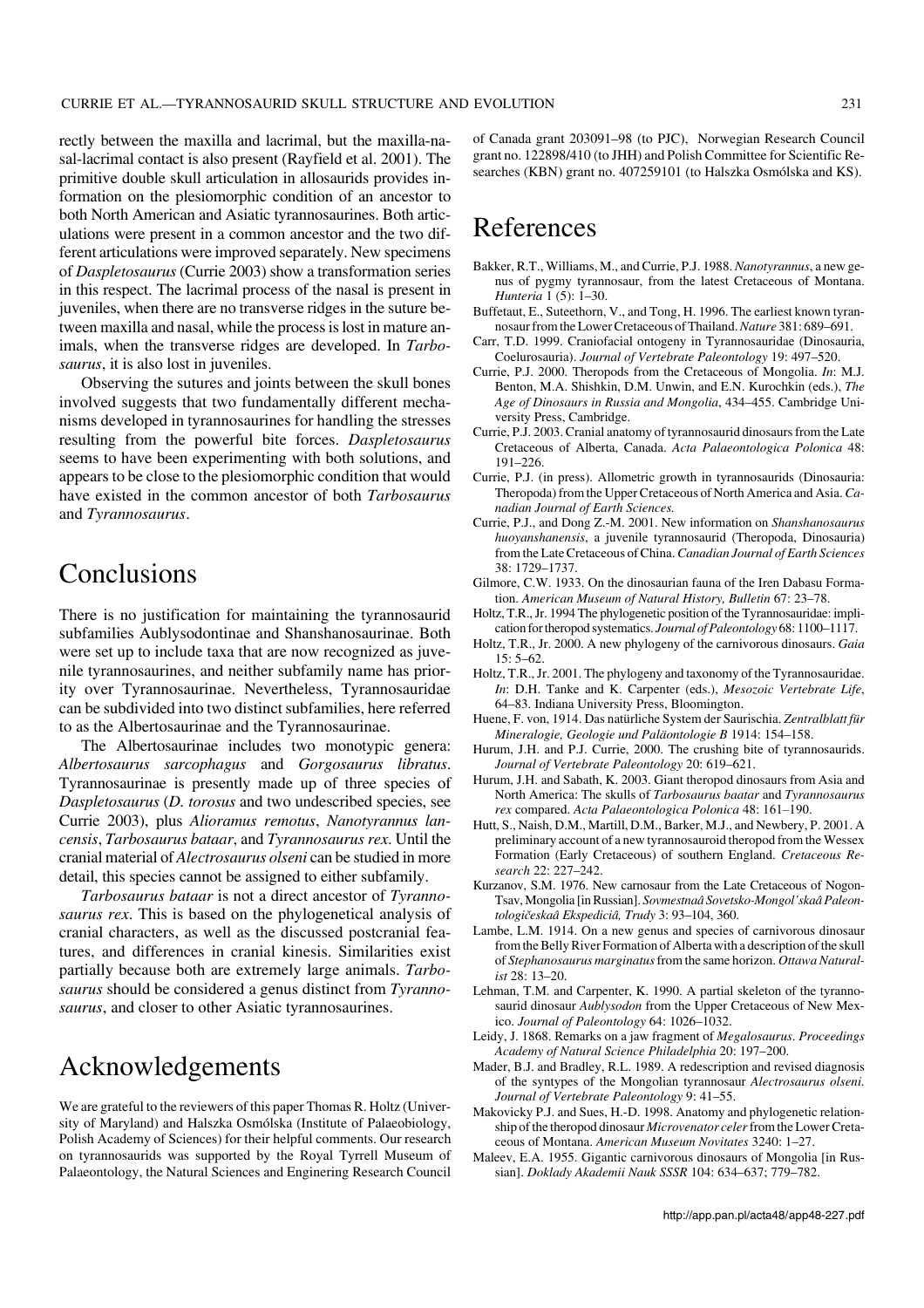- Marsh, O.C. 1877. Notice of new dinosaurian reptiles from the Jurassic for− mation. *American Journal of Science* 3 (14): 514–516.
- Molnar, R.E., Kurzanov, S.M., and Dong Z.M. 1990. Carnosauria. *In*: D.B. Weishampel, P. Dodson and H. Osmólska (eds.), *The Dinosauria*, 169–209. University of California Press, Berkeley.
- Naish, D.M., Hutt, S., and Martill, D.M. 2001. 9, Saurischian dinosaurs, 2: Theropods.*In*: D.M. Martill and D. Naish (eds.), *Dinosaurs of the Isle of Wight,* 244–309. Palaeontological Association, London.
- Nopcsa, F. von. 1928. The genera of reptiles.*Palaeobiologica*, 1: 163–188.
- Olshevsky, G. 1995. The origin and evolution of the tyrannosaurids [in Japa− nese, with English translation].*Kyoryugaku Saizensen (Dino Frontline)* 9: 92–119; 10: 75–99.
- Osborn, H.F. 1905. *Tyrannosaurus* and other Cretaceous carnivorous dino− saurs.*Bulletin of the American Museum of Natural History* 21: 259–265.
- Osborn, H.F. 1906. *Tyrannosaurus*, Upper Cretaceous carnivorous dino− saur (second communication). *Bulletin of the American Museum of Nat− ural History* 22: 281–296.
- Paul, G.S. 1988. *Predatory Dinosaurs of the World*. 464 pp. Simon and Schuster, New York.
- Perle, A. 1977. On the first discovery of *Alectrosaurus* (Tyrannosauridae, Theropoda) from the Late Cretaceous of Mongolia [in Russian]. *Problemy Geologii Mongolii* 3: 104–113.
- Rayfield, E.J., Norman, D.B., Horner, C.C., Horner, J.R., Smith, P.M., Thomason, J.J., and Upchurch, P. 2001. Cranial design and function in a large theropod dinosaur. *Nature* 409, 1033–1037.
- Russell, D. 1970. Tyrannosaurs from the Late Cretaceous of western Can− ada. *National Museum Natural Sciences Publications in Palaeontology*  $1: 1-34.$
- Sereno, P.C. 1997. The origin and evolution of dinosaurs. *Annual Review of Earth and Planetary Sciences* 25: 435–489.
- Sereno, P.C. 1998. A rationale for phylogenetic definitions with application to the higher−level taxonomy of Dinosauria. *Neues Jahrbuch für Geologie und Paläontologie, Abhandlungen* 210: 41–83.
- Sereno, P.C. 1999. The evolution of dinosaurs. *Science* 248: 2137–2147.
- Swofford, D.L. 1999. *PAUP: Phylogenetic analysis using parsimony (and other methods), version 4.0b6.* Sinauer Associates, Sunderland, Massa− chusetts.

## Appendix

#### Taxon character matrix

Matrix, 77 characters, 8 taxa, all characters unordered. Unknown scored as "?". Differences from other tyrannosaurids that are clearly attributable to the immaturity of *Alioramus* and *Nanotyrannus* are coded as ×.

| Character states                                                                                                                                                                                |              | Albertosaurus  | Alioranus    | Daspletosaurus | Gorgosaurus    | Nanotyrannus | Tarbosaurus  | Tyrannosaurus  |
|-------------------------------------------------------------------------------------------------------------------------------------------------------------------------------------------------|--------------|----------------|--------------|----------------|----------------|--------------|--------------|----------------|
| 1. Articular, depression for depressor mandibulae: 0, oriented more dorsal than posterior; 1, oriented<br>$\Omega$<br>mostly posteriorly.                                                       |              | $\mathbf{1}$   | $\gamma$     | 1              | 1              | 1            | 1            | $\mathbf{1}$   |
| 2. Articular, pneumatic: 0, no; 1, yes (after Harris 1998).                                                                                                                                     | $\Omega$     | $\mathbf{1}$   | $\gamma$     | 1              | 1              | 1            | $\mathbf{1}$ | $\mathbf{1}$   |
| 3. Basicranium pneumatization: 0, minimum; 1, extensive pneumatization of the basisphenoid and<br>basioccipital.                                                                                |              | 1              |              | 1              | 1              | 1            | 1            | 1              |
| 4. Basioccipital, distance across basal tubera: 0, less than the transverse width of condyle; 1, greater<br>than transverse width of occipital condyle (after Holtz 2000).                      |              | 1              | 1            | 1              | $\mathbf{1}$   | $\mathbf{1}$ | $\mathbf{1}$ | 1              |
| 5. Basisphenoid, basisphenoidal recess: 0, shallow, foramina small or absent; 1, deep, foramina large<br>(after Harris 1998, Holtz 2001: character 9).                                          | $\theta$     | 1              | 1            | 1              | 1              | 1            | -1           | $\overline{1}$ |
| 6. Basisphenoid, foramina in basisphenoidal recess: 0, lie within same surface; 1, each foramen lies<br>within a distinct fossa (Holtz 2001: character 96).                                     | $\Omega$     | 1              | $\Omega$     | $\Omega$       | $\Omega$       | $\Omega$     | $\Omega$     | $\overline{0}$ |
| 7. Basisphenoid, recess: 0, oriented ventrally; 1, oriented posteroventrally (after Harris, 1998).                                                                                              |              | 1              | $\mathbf{1}$ | 1              | $\overline{0}$ | $\mathbf{1}$ | $\mathbf{1}$ | $\mathbf{1}$   |
| 8. Braincase, rectangle defined by positions of both basal tubera and both basipterygoid processes: 0,<br>anteroposteriorly longer than wide; 1, mediolaterally wider than long.                |              | 1              | 1            | 1              | 0              | 1            | 1            | 1              |
| 9. Ectopterygoid, sinus: 0, moderate; 1, inflated (Holtz 2001: character 69).                                                                                                                   |              | $\overline{0}$ | $\gamma$     | 1              | $\overline{0}$ | 1            | 1            | $\mathbf{1}$   |
| 10. Ectopterygoid, ventral pocket to ectopterygoid chambers: 0, small; 1, large.                                                                                                                |              | $\mathbf{1}$   | $\gamma$     | $\mathbf{1}$   | 1              | $\mathbf{1}$ | $\mathbf{1}$ | $\mathbf{1}$   |
| 11. Exoccipital, ventral extension: 0, notch separates basal tuber from more anteroventral extension of<br>exoccipital-basisphenoid suture; 1, no notch.                                        |              | 1              | 1            | 1              | 1              | 1            | 1            | $\overline{1}$ |
| 12. Exoccipital: 0, no contact between left and right sides; 1, contact above foramen magnum<br>(modified from Harris 1998, Holtz 2001: character 66).                                          | $\Omega$     | 1              | 1            | 1              | 1              | $\gamma$     | 1            | 1              |
| 13. Exoccipital-opisthotic, paroccipital process: 0, directed laterally; 1, curving ventrally, pendant.                                                                                         | $\mathbf{1}$ | $\overline{0}$ | $\mathbf{0}$ | $\Omega$       | $\Omega$       | $\Omega$     | $\Omega$     | $\overline{0}$ |
| 14. Frontal, suture for postorbital: 0, little distinction between anterior and posterior parts of suture; 1,<br>suture vertical anteriorly but is a distinct horizontal shelf posteriorly.     |              | 1              | $\Omega$     | $\Omega$       | 1              | $\Omega$     | $\Omega$     | $\theta$       |
| 15. Frontal-parietal: 0, transverse dorsal suture; 1, frontals separated on midline.                                                                                                            |              | $\mathbf{1}$   | 1            | $\mathbf{1}$   | 1              | $\mathbf{1}$ | $\mathbf{1}$ | $\mathbf{1}$   |
| 16. Jugal, anterior ramus in mature specimens: 0, thin and tapering beneath the jugal pneumatic recess;<br>1, deep below pneumatic opening (after Carr 1999).                                   |              | $\overline{0}$ | $\times$     | 1              | $\Omega$       | $\times$     | $\mathbf{1}$ | 1              |
| 17. Jugal, contribution to posteroventral corner of antorbital fenestra: 0, forms the corner; 1, restricted<br>between maxilla and lacrimal to small surface (after Holtz 2001: character 109). | $\gamma$     | $\Omega$       | $\gamma$     | $\Omega$       | $\Omega$       | 1            | $\Omega$     | $\overline{1}$ |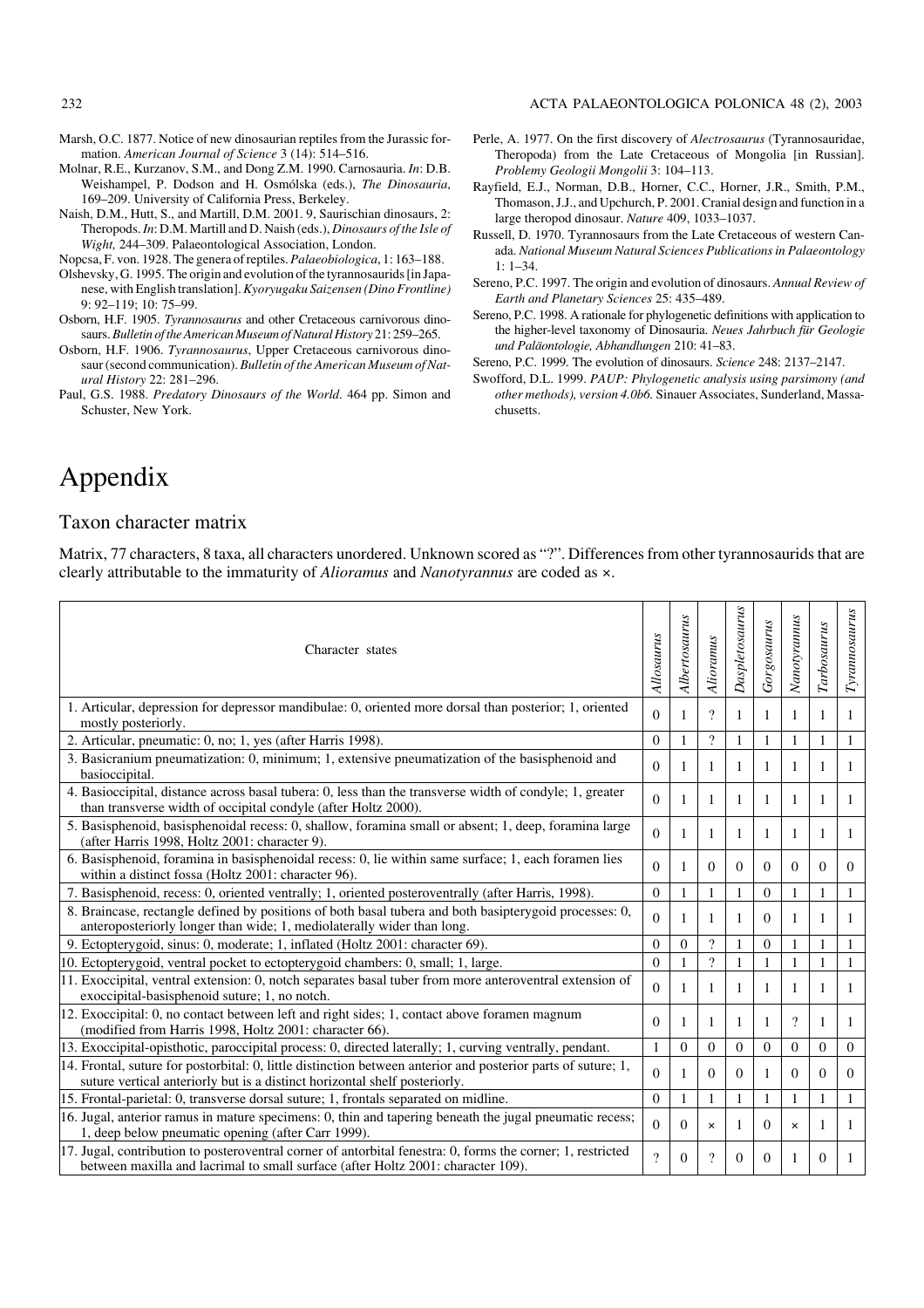$\overline{1}$ 

| Character states                                                                                                                                                                                                                                       |                        | Albertosaurus    | Alioranus                | Daspletosaurus | Gorgosaurus      | Nanotyrannus             | Tarbosaurus      | Tyrannosaurus  |
|--------------------------------------------------------------------------------------------------------------------------------------------------------------------------------------------------------------------------------------------------------|------------------------|------------------|--------------------------|----------------|------------------|--------------------------|------------------|----------------|
| 18. Jugal, inflection on ventral margin below postorbital process: 0, prominent but thin; 1, prominent<br>and thick (after Carr 1999).                                                                                                                 | Allosaurus<br>$\theta$ | $\overline{0}$   | $\pmb{\times}$           | $\mathbf{1}$   | $\overline{0}$   | $\times$                 | 1                | $\mathbf{1}$   |
| 19. Jugal, pneumatopore: 0, axis of pneumatopore inclined at an angel of 45o to the ventral skull<br>margin; 1, axis of relatively small pneumatopore is horizontal.                                                                                   | 1                      | $\mathbf{0}$     | $\gamma$                 | 1              | $\mathbf{0}$     | 1                        | 1                | 1              |
| $[20.$ Jugal, postorbital process in mature specimens: 0, anteroposteriorly shorter at the base and convex<br>laterally in all but the largest specimens; 1, anteroposteriorly broad and shallowly concave laterally.                                  | $\theta$               | $\overline{0}$   | $\pmb{\times}$           | 1              | $\mathbf{0}$     | $\times$                 | 1                | 1              |
| $21.$ Jugal, postorbital ramus: 0, tapering contact with postorbital; 1, horizontal, interlocking notch for<br>postorbital.                                                                                                                            | $\theta$               | $\mathbf{0}$     | $\overline{\mathcal{L}}$ | 1              | $\mathbf{0}$     | 1                        | 1                | 1              |
| $[22.$ Jugal, suborbital bar in mature specimens: 0, tall, with orbital margin at same level as ventrolateral<br>$\theta$<br>edge of lacrimal; 1, low, with orbital margin lower than ventrolateral edge of lacrimal.                                  |                        | $\overline{0}$   | $\times$                 | 1              | $\mathbf{0}$     | $\times$                 | 1                | 1              |
| [23. Lacrimal, angle between dorsal and preorbital rami in mature animals; 0, approximately<br>perpendicular; 1, acute (after Molnar 1991).                                                                                                            | $\theta$               | $\overline{0}$   | $\times$                 | 1              | $\mathbf{0}$     | $\times$                 | 1                | $\mathbf{1}$   |
| 24. Lacrimal, horn: 0, prominent, well defined apex; 1, elongate, robust ridge.                                                                                                                                                                        | $\theta$               | $\boldsymbol{0}$ | 1                        | 1              | $\boldsymbol{0}$ | $\overline{\mathcal{L}}$ | 1                | 1              |
| 25. Lacrimal, pneumatic openings in: 0, multiple fossae; 1, set in single fossa.                                                                                                                                                                       | $\mathbf{1}$           | $\mathbf{0}$     | $\overline{\cdot}$       | 1              | $\mathbf{0}$     | $\overline{\mathcal{L}}$ | 1                | $\mathbf{1}$   |
| 26. Lacrimal, posterior end of apex (horn) in dorsal view: 0, rounded; 1, box-like.                                                                                                                                                                    | $\theta$               | $\mathbf{0}$     | $\overline{0}$           | $\mathbf{0}$   | $\mathbf{0}$     | $\overline{?}$           | $\mathbf{0}$     | $\mathbf{1}$   |
| 27. Lacrimal, ventrolateral process of preorbital bar: 0, forms posterior margin of antorbital fossa as it<br>leads into the pneumatopore in the jugal; 1, separated from the margin of the antorbital fossa<br>ventrally by the jugal (Russell 1970). | $\gamma$               | $\mathbf{0}$     | $\gamma$                 | 1              | $\mathbf{0}$     | $\mathbf{1}$             | 1                | 1              |
| 28. Maxilla, antorbital fossa ventral margin near back of tooth row in adults: 0, coincides with lower<br>margin of antorbital fenestra; 1, lower than ventral margin of antorbital fenestra.                                                          | 1                      | 1                | $\pmb{\times}$           | $\mathbf{0}$   | 1                | ×                        | $\mathbf{0}$     | $\mathbf{0}$   |
| 29. Maxilla, interdental plates: 0, not fused; 1, fused to each other.                                                                                                                                                                                 | $\mathbf{1}$           | $\overline{0}$   | $\overline{0}$           | $\mathbf{0}$   | $\mathbf{0}$     | $\theta$                 | $\overline{0}$   | $\overline{0}$ |
| 30. Maxilla, maxillary fenestra anterior margin in adults: 0, terminates posterior to anterior margin of<br>antorbital fossa; 1, terminates along anterior margin of antorbital fossa (Holtz 2001: character 42).                                      | 1                      | $\overline{0}$   | $\times$                 | 1              | $\mathbf{0}$     | ×                        | 1                | $\mathbf{1}$   |
| 31. Maxilla, maxillary fenestra, anteroposterior length compared to distance between anterior margins<br>of antorbital fossa and fenestra in adults: 0, less than half; 1, more than half.                                                             | $\theta$               | $\overline{0}$   | $\pmb{\times}$           | 1              | $\mathbf{0}$     | ×                        | 1                | 1              |
| 32. Maxilla, palatal shelf suture for palatine: 0, relatively shallow, tooth roots forming bulge on lateral<br>side of dorsal surface; 1, relatively deep, thereby obscuring positions of alveoli (after Carr 1999).                                   | $\theta$               | $\overline{0}$   | $\gamma$                 | 1              | $\mathbf{0}$     | $\gamma$                 | 1                | 1              |
| 33. Maxilla, palatal shelf: 0, contacts vomer for length one half or less length of tooth row; 1, contacts<br>vomer for length greater than three quarters the length of tooth row (Holtz 2001: character 108).                                        | $\Omega$               | $\overline{0}$   | $\gamma$                 | $\overline{0}$ | $\mathbf{0}$     | 1                        | $\mathbf{0}$     | $\mathbf{1}$   |
| 34. Maxilla, posterodorsal process: 0, forms dorsomedial wall of antorbital fossa, which extends to and<br>invades nasal; 1, forms dorsal margin of antorbital fossa, thereby preventing involvement of the<br>nasal in the antorbital margin.         | $\Omega$               | 1                | 1                        | 1              | 1                | 1                        | 1                | 1              |
| 35. Maxilla, promaxillary fenestra in adults: 0, visible in lateral view; 1, obscured in lateral view by<br>ascending ramus of maxilla (Witmer 1997).                                                                                                  | 1                      | $\overline{0}$   | $\pmb{\times}$           | 1              | $\mathbf{0}$     | ×                        | 1                | 1              |
| 36. Nasal, antorbital fossa: 0, lateral surface of nasal excluded from antorbital cavity: 1, lateral surface<br>of nasal participates in antorbital fossa (after Holtz, 2000).                                                                         | 1                      | $\mathbf{0}$     | $\gamma$                 | $\overline{0}$ | $\Omega$         | $\Omega$                 | $\mathbf{0}$     | $\mathbf{0}$   |
| 37. Nasal, antorbital fossa: 0, recesses absent from nasal; 1, present (after Holtz 2000).                                                                                                                                                             | $\mathbf{1}$           | $\boldsymbol{0}$ | $\overline{\cdot}$       | $\mathbf{0}$   | $\mathbf{0}$     | $\mathbf{0}$             | $\boldsymbol{0}$ | $\overline{0}$ |
| 38. Nasal, lateral finger-like lacrimal process oriented posteriorly clasps anterior end of lacrimal: 0,<br>present; 1, absent in adults.                                                                                                              | $\Omega$               | $\overline{0}$   | 1                        | 1              | $\mathbf{0}$     | $\overline{?}$           | 1                | $\overline{0}$ |
| 39. Nasal, posterior region between lacrimals: 0, expand laterally; 1, lateral margins are parallel to<br>midline or constricted posteriorly (after Russell 1970).                                                                                     | $\Omega$               | $\overline{0}$   | $\overline{\mathcal{L}}$ | 1              | $\mathbf{0}$     | 1                        | 1                | $\mathbf{1}$   |
| 40. Nasal, posterior suture shape: 0, medial projection extends as far or further posteriorly than lateral<br>projections; 1, lateral projections extend further posteriorly than medial projections (Holtz 2001:<br>character 48).                    | $\mathbf{0}$           | $\mathbf{0}$     | 1                        | $\mathbf{0}$   | 1                | 1                        | 1                | $\overline{0}$ |
| 41. Nasal: 0, dorsally flat for most of length; 1, dorsally convex.                                                                                                                                                                                    | $\theta$               | 1                | 1                        | 1              | 1                | 1                        | 1                | $\mathbf{1}$   |
| 42. Nasal: 0, unfused; 1, fused (Holtz 2001: character 3).                                                                                                                                                                                             | $\theta$               | 1                | 1                        | 1              | 1                | 1                        | 1                | 1              |
| 43. Palatine, shape: 0, triradiate; 1, inflated trapezoid. (Holtz 2001: character 70)                                                                                                                                                                  | $\theta$               | $\boldsymbol{0}$ | $\overline{\mathcal{L}}$ | 1              | $\boldsymbol{0}$ | $\overline{\cdot}$       | 1                | 1              |
| 44. Parietal, dorsal surface: 0, flat with ridge bordering supratemporal fossa; 1, parietals with sagittal                                                                                                                                             | $\Omega$               | 1                | 2                        | 2              | 1                | 2                        | 2                | 2              |
| crest; 2, sagittal crest extends forward onto back of frontals.<br>45. Parietal, nuchal crest: 0, as low or lower than the dorsal surface of the interorbital region; 1, tall but<br>transversely narrow; 2, tall but broad.                           |                        | 1                | 2                        | 2              | 1                | 2                        | 2                | 2              |
| 46. Postorbital, dorsal surface in adults: 0, rugose (after Holtz 2001: character 56).                                                                                                                                                                 | $\theta$               | 1                | ×                        | 1              | 1                | ×                        | 1                | $\mathbf{1}$   |
| 47. Postorbital, suborbital process: 0, not present or small; 1, well developed in mature animals (after<br>Holtz 2001: character 57)                                                                                                                  | $\Omega$               | 1                | $\pmb{\times}$           | $\overline{0}$ | 1                | $\times$                 | 1                | -1             |
| 48. Postorbital: 0, smooth or slightly rugose posterodorsal to orbital rim; 1, low, C-shaped crest; 2,<br>convex tablike prominence.                                                                                                                   | $\theta$               | $\mathbf{0}$     | $\overline{\cdot}$       | 2              | $\boldsymbol{0}$ | $\overline{\mathcal{L}}$ | 1                | $\mathbf{1}$   |
|                                                                                                                                                                                                                                                        |                        |                  |                          |                |                  |                          |                  |                |